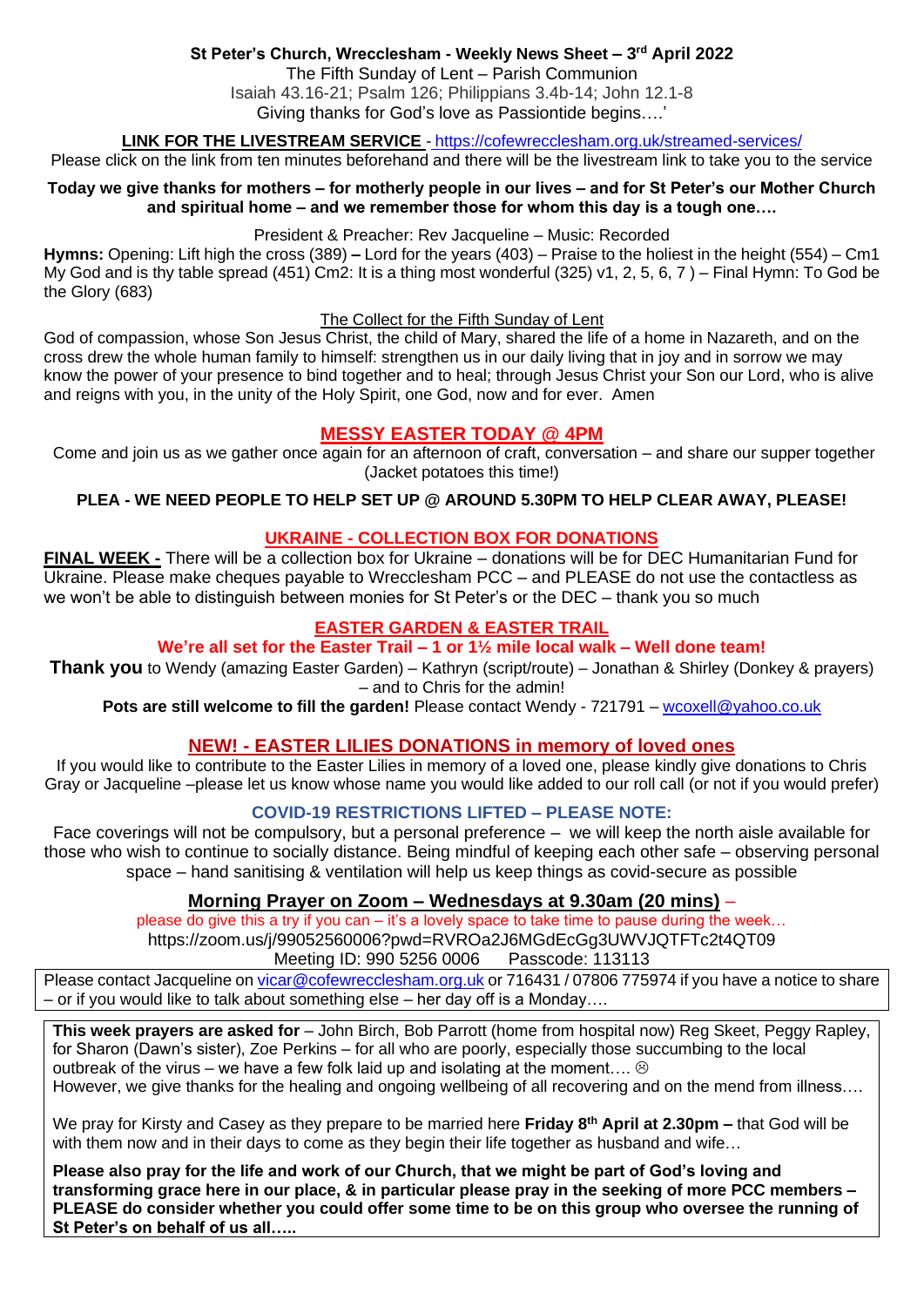**Café13@StPeter's DURING EASTER - Please pray for this wonderful Make Lunch project support by TLG (Transforming Lives for Good) that will be running from St Peter's School this Easter holiday, 11am-1pm 6 & 7 and 12 & 13 April –** and for Kate Mapes and her core team and for the volunteers who will join them to host some friends of Cafe13 for two days each week of the school holidays – **if you would like to know more about volunteering /attendance, please do contact Kate** or speak to Sally or Jacqueline **[cafe13makelunch@gmail.com](mailto:cafe13makelunch@gmail.com)**

# **Coming Up!**

**Easter Services – please see notice board**

**NEW PLEA please - to make Good Friday hot cross buns** – We need someone to make the refreshments after 10am service – tea/coffee and hot cross buns – **please let Jacqueline know -**

**NEW – CHICKEN FOOT NIGHT –** please see attached poster –

# **6.15PM SATURDAY 7TH MAY –**

**BOOK TICKETS IN ADVANCE PLEASE - for approx. catering numbers FROM WENDY/JACQUELINE ON SALE SUNDAY AFTER CHURCH SERVICE**

A brilliant dominoes-based game plus chicken supper (chicken fillets & chip-shop chips with coleslaw – Bring your own drink & nibbles!

**Hosted by Wendy & Jacqueline who say 'trust us – you'll love it!'** ☺

# **NEW – Mother's Union Quiet Day @ St Thomas on the Bourne**

You are warmly invited to join the Diocesan Mothers' Union Quiet Day on **Wednesday 27th April 10 a.m. - 3.30 p.m.** at the Church of St. Thomas on the Bourne, Farnham.

It is open to men and women, regardless whether you are a member of the Mothers' Union or not. The cost of the day is **£20 with a bring and share lunch.** The Theme of the day is 'Welcoming Transformation' and will be led by The Revd. Haydon Wilcox, Chaplain to St. Columba's House, Woking. Please email: [haydonwilcox@mac.com](mailto:haydonwilcox@mac.com) for a brochure and booking form to be emailed or posted to you.

# **NEW – Christian Aid Fundraiser events** – more details to follow

Farnham Street collection, **10 am – 2pm Saturday 21st May.**

Musical evening, St Georges Church Badshot Lea, **Saturday 7th May**

Refreshments (tea and cakes) Crosswater Farm Gardens Opening **Sunday 1st and Monday 2nd May 10 am – 5pm**

NEW – THE QUEEN'S PLATINUM JUBILEE @ ST PETER'S & WRECCLESHAM **THURSDAY 2 nd JUNE – around 8pm** – gathering with film footage of the Queen's reign plus wine and nibbles **9.45pm –** we gather outside to join the nation in lighting the **WRECCLESHAM JUBILEE BEACON**

**SUNDAY 5 TH JUNE, 3PM – Jubilee Picnic in the Vicarage Garden – bring your own picnic and a cream tea and bunting will be provided!**

**Also**

**FRIDAY 3RD –** Wrecclesham Community Centre plan **a children's event @ Beldham Road Park SATURDAY 4TH –** Wrecclesham Community Centre plan to hold a **tea party of some sort – details to follow**

# **FRIENDS OF ST PETER'S – a plea from Jacqueline**

We are hoping to form a 'Friends of St Peter's' that will attract supporters - people who love their parish church but who might not necessarily want to worship – but would like to see the fabric of the building and the sustainability of its presence in Wrecclesham flourish for the future.

**I need some help to get this off the ground – please speak to me if you or anyone you know might be able to be part of the working group to make this happen.** In the meantime, please pray into this idea – this is the best option we have right now to ensure that St Peter's will be able to operate as a viable church…

# **LENT – ongoing**

**MEDITATION -** '**Walking with Jesus towards Easter'** – Six sessions beginning **8.30am Saturday 5th March – (**a nourishing experience and beautifully presented – thoroughly recommended to help with engaging with a deeper meaning to Lent – thank you so much Kathryn, Jacqueline

A series of meditations from Luke's gospel on Saturday mornings, from March 5<sup>th</sup> to April 9<sup>th</sup>, 8.30am start to finish by 9.30am, with opportunity to leave at 9am, if you wish. **Click on the link to join the group…**  Zoom code:<https://zoom.us/j/95023083719?pwd=cFZuclV2dUhiOXNqYnc1UnhZaTB6dz09> Meeting ID: 950 2308 3719 Passcode: 670517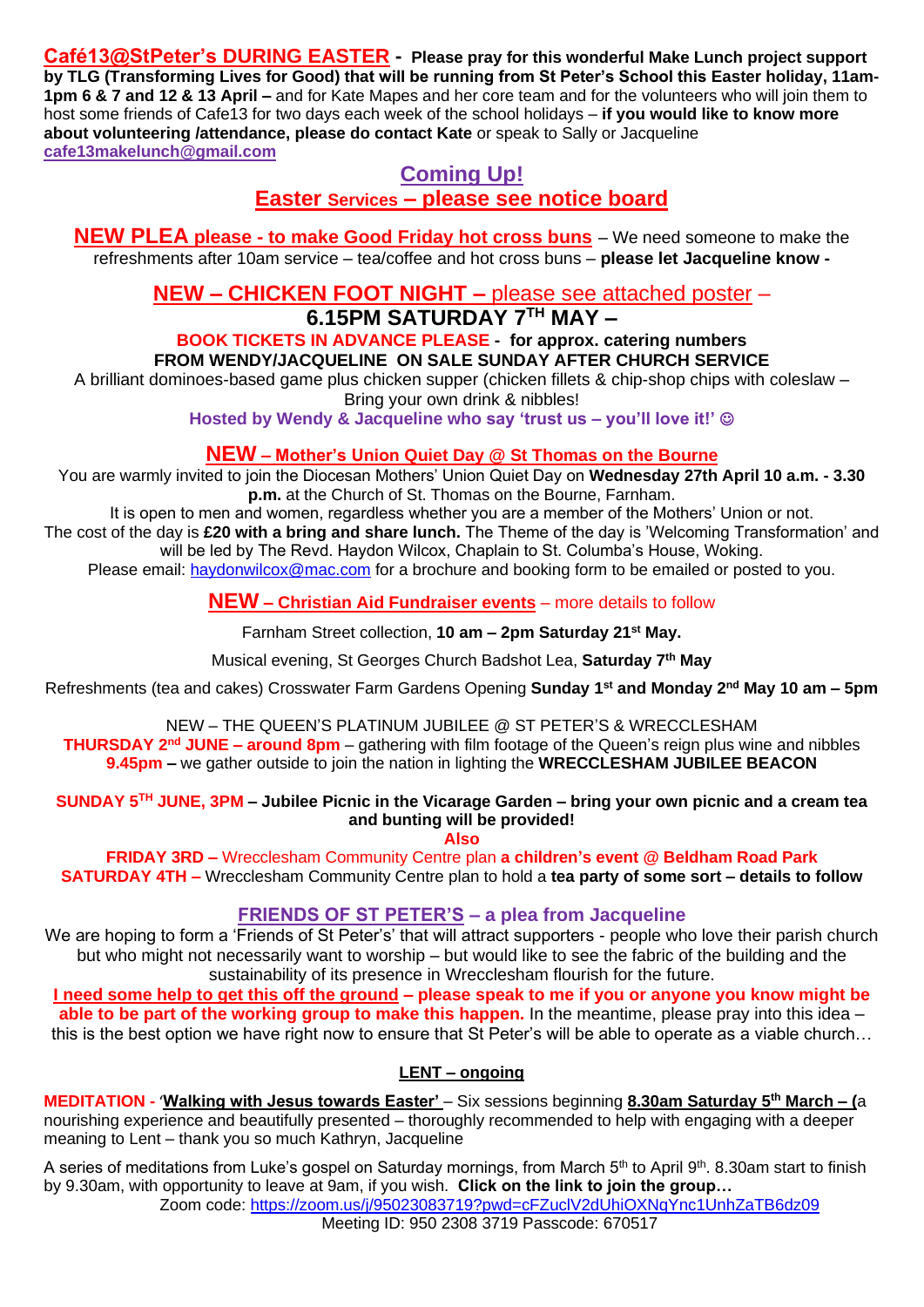**Please let Kathryn Beesley know if you are at all interested in participating or have any questions. Phone: 724366 or email: kathryn@abeehive.co.uk**

**LENT COURSE CONTINUES THURSDAYS AT THE VICARAGE** – **Daring to see God now** – a five-week course beginning 8pm Thurs 10<sup>th</sup> March – see attached and the poster at church ...

# **CHOIR / SINGING GROUP** - **TIM WOULD LOVE TO HAVE SOME SINGERS AROUND HIM AS HE PLAYS THE ORGAN – PLEASE HAVE A CHAT WITH HIM – it's all informal!** ☺

AND DAVID would like a singing group for 1<sup>st</sup> and 3<sup>rd</sup> Sundays, i.e. singing one or two new songs before the service for example… **Please see Tim or David If you are interested to know more – it will be lovely to revive some of our choral tradition and begin something new…** ☺

**HYMNS – you can choose! –** If you have a hymn that you would particularly like to sing to acknowledge an anniversary or just because you like it, please let Jacqueline know and we can make it happen!  $\odot$ 

# **CALLING PEOPLE TO JOIN THE SMALL GROUPS WHO MEET TO PREP/PLAN/KEEP AN EYE ON THE VARIOUS THINGS THAT HELP MAKE ST PETER'S TICK OVER:**

**Fabric and Finance Group – Events & Fundraising Group – Worship & Spirituality Group** Please speak to Rob or Jacqueline if you would like to chat about offering some time and talent for St Peter's in the name of the Lord!  $\odot$ 

**Rob has been chair of the Events Group but has less time at the moment and is standing down** – PLEASE DO CONSIDER JOINING US – EVEN TO BE CHAIR (although we all chip in  $\circledcirc$ ) – TO HELP CONJOUR UP SOME NEW IDEAS AND WAYS TO RAISE MONEY AND HAVE FUN AT THE SAME TIME!  $\odot$ 

**A CALL FOR PCC MEMBERS, PLEASE! –** we will be thin on the ground of PCC members at the next APCM – please do think about coming on board with this – we meet every two months to think about the business and spiritual side of the church because actually – there is no separation, we can't do one without the other – **Please do pray about this and see if you might be able serve in this way.** Please see Jacqueline or Rob or any of the current PCC members if you would like to know more….

**PRESENTATION BY MOIRA – 'I will be giving a presentation** on Boundstone in the 1960's to the Wrecclesham History Group on the 9th April in St Peter's Church beginning at about 10.30 am. The visuals will be done by Roy Waight with me doing the commentary. Guests will be welcome. This will be based on the booklet of the same title. Warm wishes, Moira Davies.'

**Calling all budding article-writers – for the Parish Magazine! –** Roger and the team are doing a stirling job keeping the magazine published and delivered – thank you team magazine! However in order to keep articles interesting it would be good to have **some offers of articles which could be anything at all** – from holiday memories – hobby interests – favourite book reviews – poems – anything at all! **Please be bold and share with us snippets of interest that will interest us all!** ☺ **If you can take part please let Jacqueline know** – [vicar@cofewrecclesham.org.uk](mailto:vicar@cofewrecclesham.org.uk) – Tel: 716431 - and you can liaise about which month you would like to choose.

**BAPTISM AND/OR CONFIRMATION: Affirming our faith – all ages:** if you would like to consider affirming your journey of faith through Baptism and/or Confirmation, then please come and speak to Jacqueline about preparing for this very special occasion – it will be lovely to share the journey with you....  $\odot$  (07806 775974 / 01252 716431 – [vicar@cofewrecclesham.org.uk](mailto:vicar@cofewrecclesham.org.uk) )

# **Thank you**

- Thank you to everyone who made this week's services run smoothly and to our servers, stewards, readers and intercessors – and musicians who give their time and efforts into make our services run well and reverently – we are blessed….
- A continuing thank you to Lizzie and Stephanie who take care of the Foodbank donations/liaising….
- A continuing thank you to those who are quietly keeping the grounds looking nice and tidy and cared for what a blessing….
- And a thank you to everyone for all that you hold on your heart for St Peter's every prayer, every contribution of time, talent and money helps to keep our church a vibrant part of our community

**Farnham Assist** have published their new social events Programme – Farnham Assist reach out to older people who live alone or who are carers – there are fliers at the back of church. Please do take one if you or anyone you know might benefit from becoming part of the Farnham Assist community – monthly Sunday lunches – pie & pint club for gentlemen – knit & natter – Ladies pub lunches – day trips & walks – and transport to help – it's all there…  $\odot$ 

# **Lion's Project Wenceslas fighting fuel poverty**

On the 25<sup>th</sup> Nov the Lions are launching their initiative encouraging people to share their winter fuel allowance with those who need extra funds. With the rise in fuel prices, donating this year is more important than ever. The money goes straight to utility companies and allows fuel cards to be topped up; there is no limit on the relief as well.